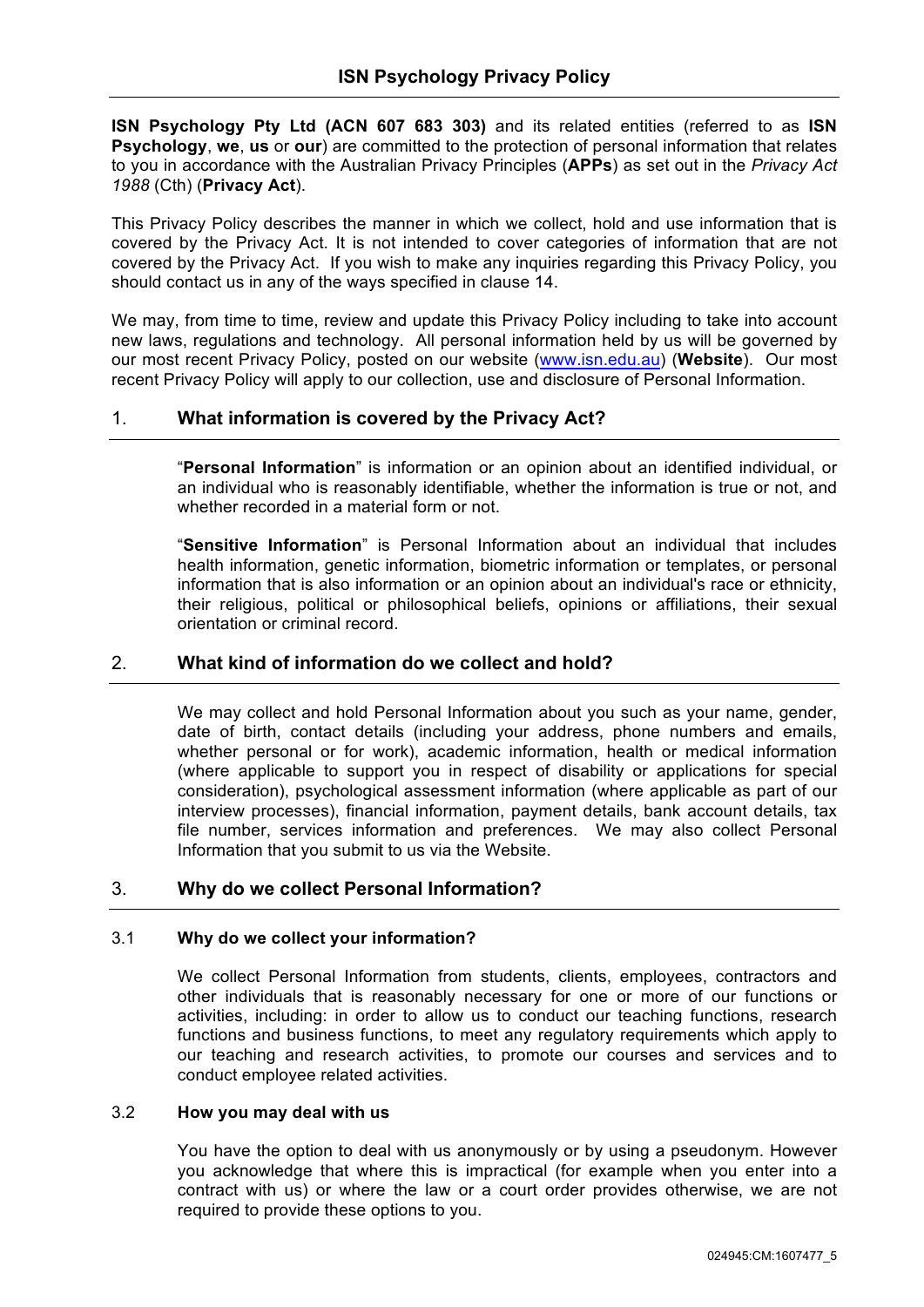If you choose not to provide your Personal Information to us, we may not be able to undertake certain activities for you such as providing you with requested information, products or services.

## 4. **Collecting Personal Information**

## 4.1 **When and how do we collect your information?**

We collect Personal Information directly from you when you: visit our Website, apply for a course of study, request our services, request information about us or our courses or services, provide feedback, respond to a survey, change your content or email preferences, enter into an agreement or contract with us, fill in a form or a request for services (including an application for a student account with us or an application to participate in research activities), fill in a form on our Website (including a registration form to register as a member), become a student or an employee of ISN Psychology, or contact us by telephone, facsimile, email, post or in person.

If you provide Personal Information about other individuals to us, you must ensure that you have informed those individuals that you are providing their Personal Information to us and that you have obtained their consent and advised them of our Privacy Policy.

### 4.2 **Do we collect information about you in other ways?**

We may also collect Personal Information about you via third parties including from our online student resources providers, suppliers, merchants, direct mail, events or online marketing.

In some circumstances we may receive Personal Information that we have not requested. If this occurs, we will comply with our obligations under the Privacy Act. You acknowledge that we may de-identify and/or destroy this information unless we are required to keep it by law.

# 5. **Information collected via our Website**

### 5.1 **Website terms of use**

This Privacy Policy together with our Website usage terms and conditions (**Website Terms of Use**) govern how we use, collect or disclose Personal Information provided on our Website. By using the Website you agree to the terms and conditions contained in this Privacy Policy and the Website Terms of Use. Both the Privacy Policy and the Website Terms of Use are posted on the Website (www.isn.edu.au).

We will not collect any Personal Information about users of our Website except when they knowingly provide it or as otherwise described below. For example, we may collect Personal Information from users of the Website when they:

- (a) complete an online form, including registering to receive updates, promotional material or other information; and/or
- (b) otherwise correspond with us.

### 5.2 **Click Stream Data**

When you visit and browse our Website, our Website host may collect Personal Information for statistical, reporting and maintenance purposes. Subject to clause 7.2, the Personal Information collected by our Website host will not be used to identify you. The information may include:

(a) the number of users visiting our Website and the number of pages viewed;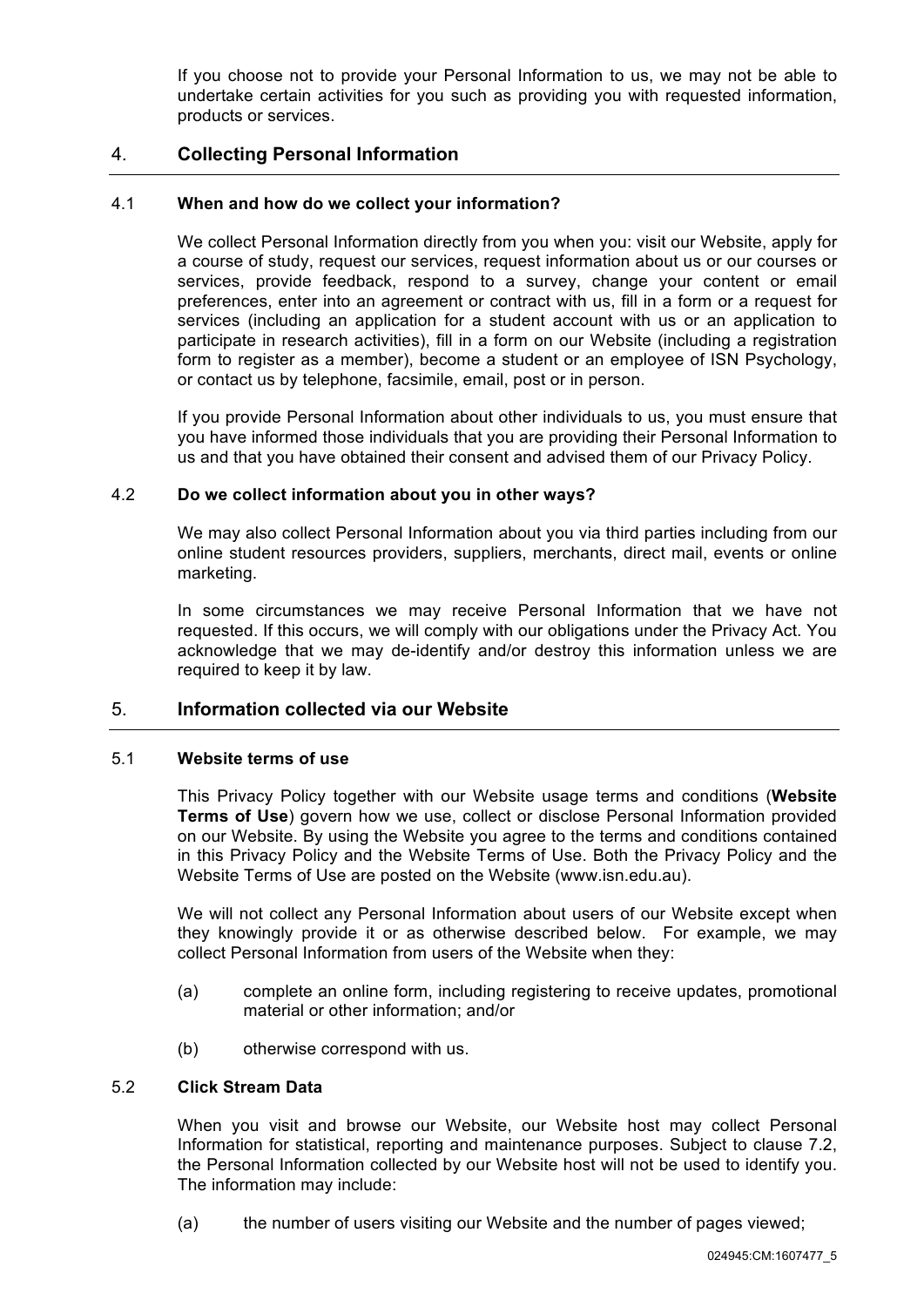- (b) the date, time and duration of a visit;
- (c) the IP address of your computer; or
- (d) the path taken through our Website.

Our Website host uses this information to administer and improve the performance of our Website, including to assist with the diagnosis of and to provide support for any issues with our Website or services.

# 5.3 **Cookies**

Cookies are small text files that are transferred to a user's computer hard drive by a website for the purpose of storing information about a user's identity, browser type or website visiting patterns.

If you access our Website, a cookie is downloaded onto your computer's hard drive when you first log on to our Website. We use cookies to allow us to personalise your browsing and online shopping experience on our Website, including to remember any items in your shopping cart. You can adjust your internet browser to disable cookies, however we may not be able to provide you with all the service or functionality you require on our Website if you choose to do so.

## 5.4 **Web Beacons**

Web beacons are images that originate from a third party site to track visitor activities. We may use web beacons to collect aggregate data and provide this information to our Website host to administer and improve the performance of our Website.

#### 5.5 **Advertising**

We may use Google and/or other third-party service providers to serve ads on our behalf across the Internet and sometimes on our Website. They may collect anonymous information about your visits to our Website (not including your name, address, email address or telephone number), and your interaction with our products and services. They may also use information about your visits to the Website and other websites to target advertisements for goods and services in order to provide more relevant advertisements about goods and services of interest to you.

#### 5.6 **Links to external websites**

If you follow any links to external websites from our Website, the Privacy Policy and the Website Terms of Use will not apply to those websites which may have their own policies relating to privacy and data collection and website usage. If you choose to access any linked website or to provide any Personal Information on such websites you should review their policies and terms of use to learn more about how they may use your Personal Information. We are not responsible for and will not be liable for the operations or policies of any external website.

# 6. **How we use Personal Information?**

### 6.1 **How we use the Personal Information we collect about you?**

We use the Personal Information we collect about you for our teaching, research and business functions and activities, which may include the following:

(a) to provide you with information, products or services you have requested, including where we engage third parties to provide you with goods or services on our behalf;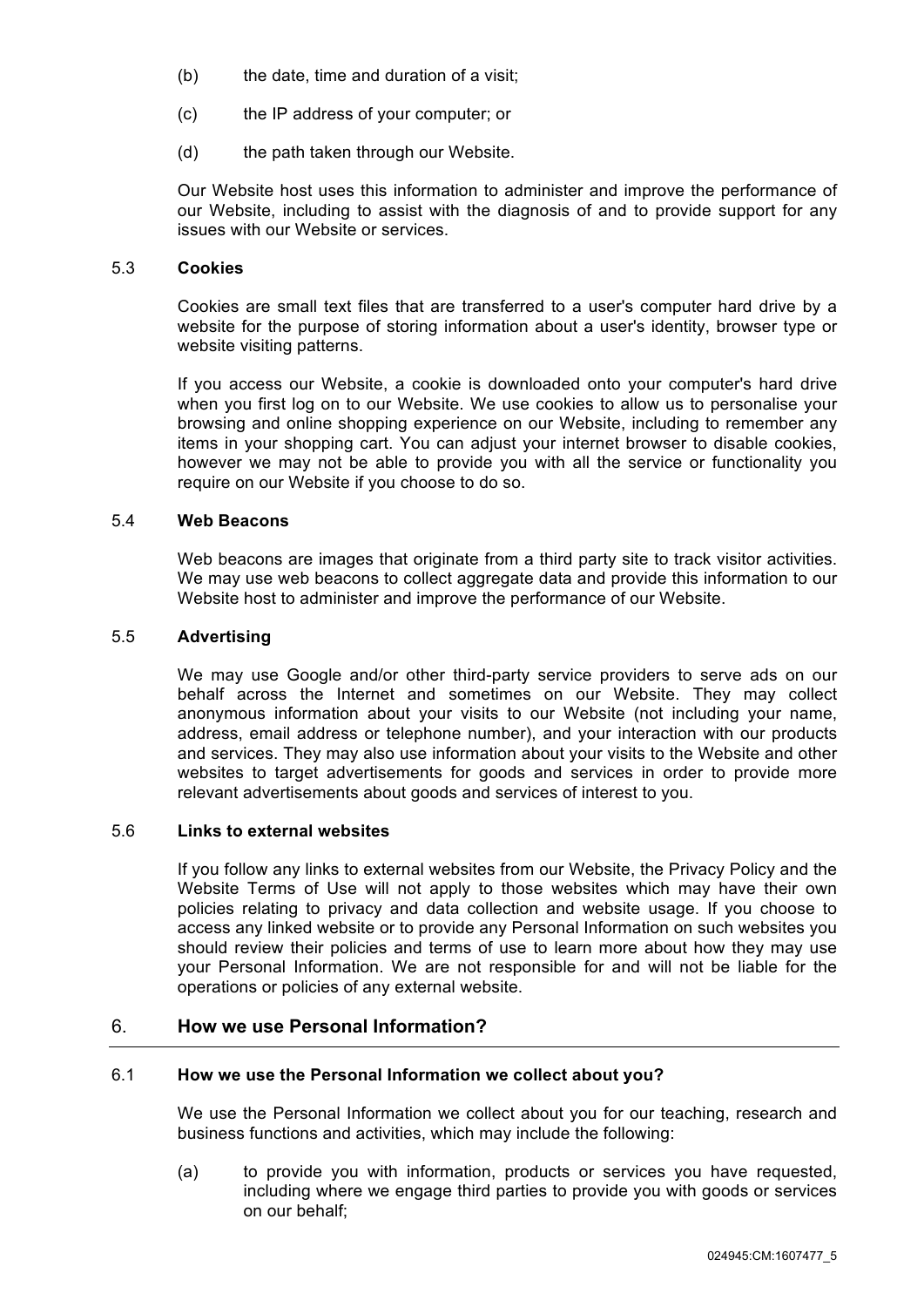- (b) to provide you with a student account and student services, including evaluating and processing your application for a student account;
- (c) to manage your student account including access to online student services, learning tools, library and research services;
- (d) to communicate with you including to provide and promote our services to you and to communicate with you via SMS or email newsletters;
- (e) to personalise and customise your experiences on our Website;
- (f) to help us research the needs of our students;
- (g) to conduct research for the purposes of improving existing courses or services or creating new courses or services;
- (h) to provide you with ongoing information about us and our activities;
- (i) to allow us to provide third party information and services in which we believe you may be interested;
- (j) to use aggregated or de-identified information for the purposes of data analysis, research and reporting;
- (k) to comply with regulatory or other legal requirements;
- (l) for purposes related to the employment of our personnel and providing internal services to our staff; and
- (m) for any other use required or permitted by law or any other purpose communicated to you at the time that the Personal Information was collected or for which you provided your consent.

We may use your Personal Information for a secondary purpose if that secondary purpose is related to the purposes listed in this clause 6.1, if we have your consent or if otherwise provided for under the Privacy Act.

Generally, we will only collect and use your Personal Information in accordance with this Privacy Policy. In the event that we collect or use Personal Information in ways other than as stated in this Privacy Policy, we will ensure that we do so in accordance with the Privacy Act.

### 6.2 **Direct marketing**

We may use your Personal Information to provide you with direct marketing materials if you would reasonably expect us to or if you consent to receive direct marketing materials. We will seek your consent to provide you with direct marketing materials if we have obtained your Personal Information from a third party. Direct marketing material may include promotional material about us or the products or services we offer.

You may opt out of receiving direct marketing material by contacting us in any of the ways specified in the direct marketing materials or as set out in clause 14.

## 7. **When do we disclose Personal Information?**

### 7.1 **Who do we disclose your Personal Information to?**

Depending on the nature of your relationship with us, we may disclose your Personal Information to our shareholders, officers and employees, other businesses within our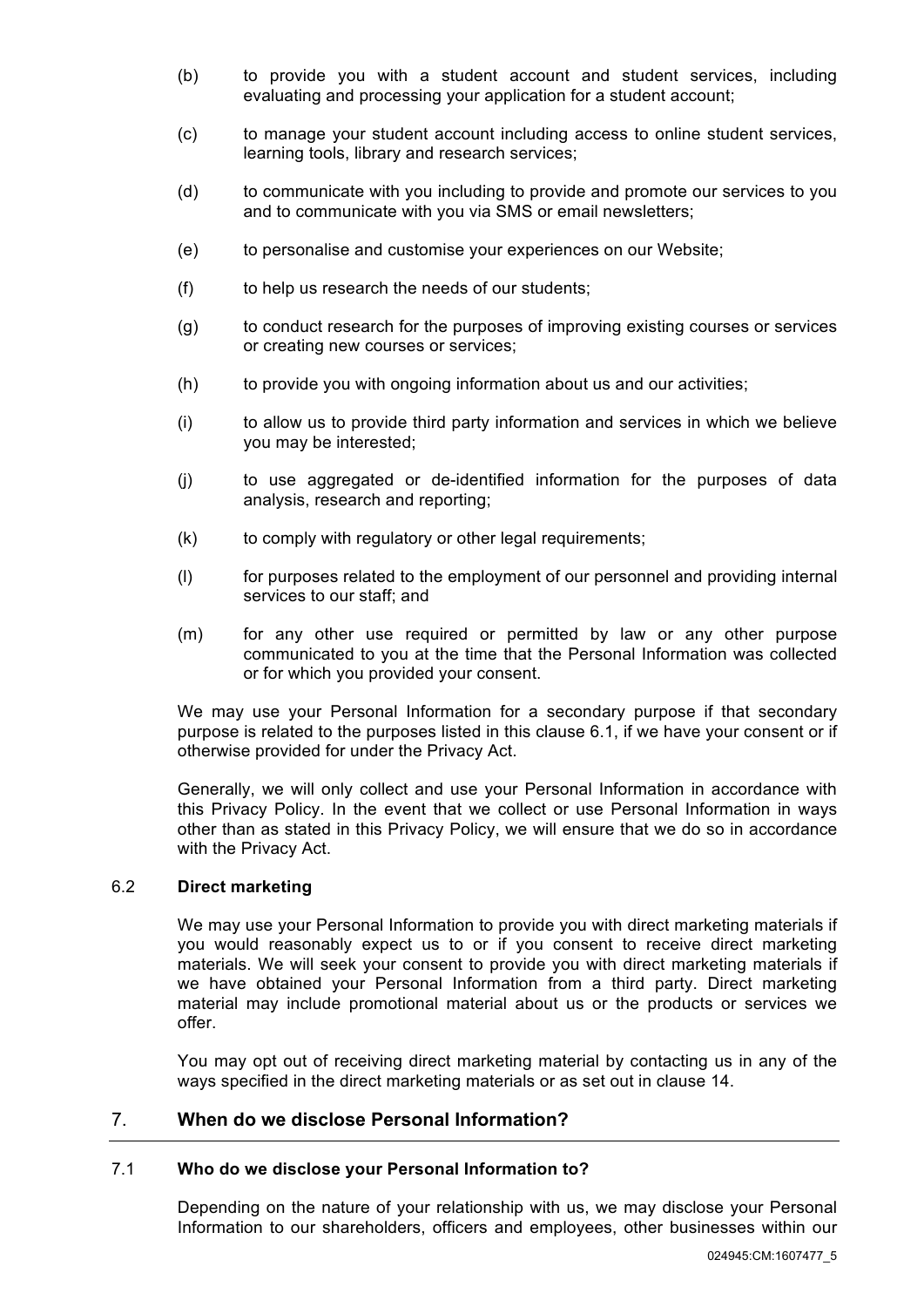group of companies, service providers who assist us in our teaching, research and business operations (including third party service providers based overseas), government agencies, parties involved in the purchase or sale of any of our businesses, other third parties, (including parties that we engage to provide you with courses, teaching and research services on our behalf or who are connected with or involved in our relationship with you), or otherwise as required by law.

### 7.2 **Service providers**

We may also disclose your Personal Information to our Website host or service providers in certain limited circumstances, for example when our Website experiences a technical problem or to ensure that it operates in an effective and secure manner. To the extent that we do share your Personal Information with a service provider, we would only do so if that party has agreed to comply with our privacy standards as described in this Privacy Policy.

We may also share non-personal, de-identified and aggregated information for research or promotional purposes in connection with providing requested information or services to you, or for the purpose of improving our services. We will not sell your Personal Information to third parties for marketing purposes.

Unless otherwise specified in this Privacy Policy, we or our Website host will not disclose any of your Personal Information to any other organisation unless the disclosure is required by law, is otherwise permitted by the Privacy Act, or is with your consent.

# 8. **Disclosure of your Personal Information overseas**

Your Personal Information may be disclosed outside of Australia to an entity in a foreign country, including entities in which we have an ownership interest or to third party service providers (**Overseas Entities**). It is possible that the Overseas Entities may be subject to foreign laws that do not provide the same level of protection of information as in Australia. We take reasonable steps to ensure that these overseas entities do not breach the APPs and that they are obliged to protect the privacy and security of your Personal Information and use it only for the purpose for which it is disclosed.

## 9. **Employee Records**

Employee records are not generally subject to the Privacy Act. As such this Privacy Policy may not apply to the handling of employee related information. Please contact us directly for information about our employee information handling practices.

## 10. **Storage and security of Personal Information held by us**

We will take reasonable steps to protect your Personal Information from misuse, interference and loss and from unauthorised access, modification or disclosure.

We aim to keep your Personal Information secure and up to date. We will comply with our obligations under the Privacy Act in relation to any Personal Information that we handle, including information which is held on our computer systems.

Personal Information that is held by us in hard copy is stored securely on our premises and is only disclosed or used for the purposes described in this Privacy Policy.